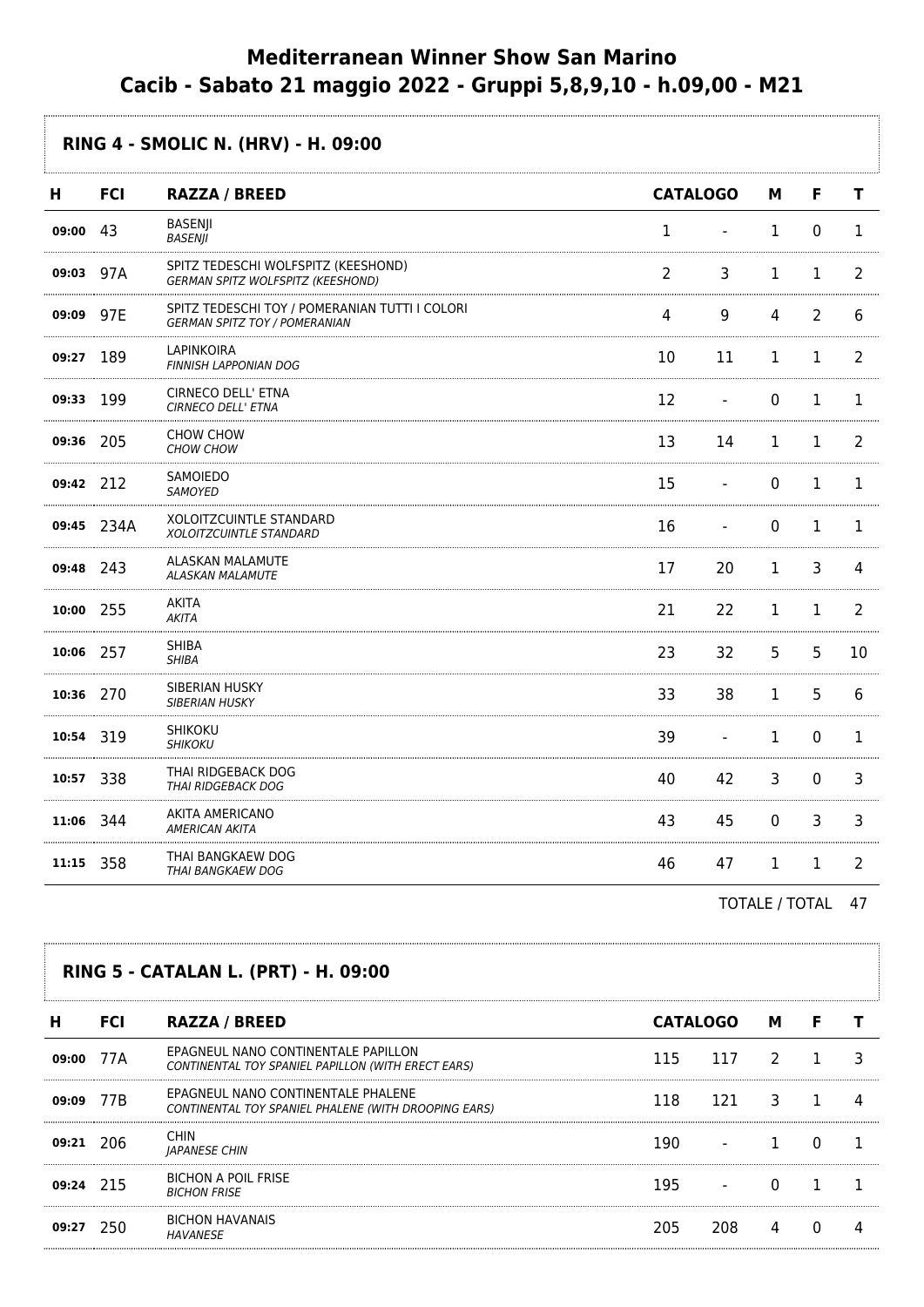| н         | <b>FCI</b> | <b>RAZZA / BREED</b>                                      |     | <b>CATALOGO</b> |             | F              |               |
|-----------|------------|-----------------------------------------------------------|-----|-----------------|-------------|----------------|---------------|
| 09:39     | 283        | <b>COTON DE TULEAR</b><br><b>COTON DE TULEAR</b>          | 212 | 214             | 1           | 2              | 3             |
| 09:48     | 158        | <b>GREYHOUND</b><br><b>GREYHOUND</b>                      | 216 | 217             | 2           | 0              |               |
| 09:54 160 |            | <b>IRISH WOLFHOUND</b><br><b>IRISH WOLFHOUND</b>          | 218 | 222             | 3           | 2              | 5             |
| 10:09     | 162        | <b>WHIPPET</b><br><b>WHIPPET</b>                          | 223 | 226             | 2           | 2              | 4             |
| 10:21     | 193        | <b>BORZOI</b><br><b>BORZOI RUSSIAN HUNTING SIGHTHOUND</b> | 227 | 234             | 5           | 3              | 8             |
| 10:45     | 200        | PICCOLO LEVRIERO ITALIANO<br><b>ITALIAN GREYHOUND</b>     | 235 | 236             | $\Omega$    | $\overline{2}$ | $\mathcal{P}$ |
| 10:51     | 228        | LEVRIERO AFGANO<br><b>AFGHAN HOUND</b>                    | 237 | 240             | 2           | 2              |               |
| 11:03     | 269A       | <b>SALUKI FRANGIATO</b><br><b>SALUKI FRINGED</b>          | 241 |                 | $\mathbf 0$ | 1              | 1             |
| 11:06     | 269B       | SALUKI A PELO CORTO<br><b>SALUKI SMOOTH</b>               | 242 |                 | 1           | 0              | 1             |
| 11:09     | 285        | <b>GALGO ESPANOL</b><br><b>SPANISH GREYHOUND</b>          | 243 |                 | 0           | 1              | 1             |
| 11:12     | 333        | LEVRIERO POLACCO<br><b>POLISH GREYHOUND</b>               | 244 |                 | 0           |                |               |

TOTALE / TOTAL 45

| RING 6 - VUKOSAVLJEVIC V. (SRB) - H. 09:00 |            |                                                                                    |     |                 |    |   |               |  |  |
|--------------------------------------------|------------|------------------------------------------------------------------------------------|-----|-----------------|----|---|---------------|--|--|
| н                                          | <b>FCI</b> | <b>RAZZA / BREED</b>                                                               |     | <b>CATALOGO</b> |    | F | т             |  |  |
| 09:00                                      | 65         | <b>MALTESE</b><br><b>MAI TESE</b>                                                  | 113 | 114             | 1  | 1 | $\mathcal{L}$ |  |  |
| 09:06                                      | 136B       | CAVALIER KING CHARLES SPANIEL RUBY<br>CAVALIER KING CHARLES SPANIEL RUBY           | 144 |                 | 1. | 0 | 1             |  |  |
| 09:09                                      | 136C       | CAVALIER KING CHARLES SPANIEL BLENHEIM<br>CAVALIER KING CHARLES SPANIEL BLENHEIM   | 145 | 154             | 4  | 6 | 10            |  |  |
| 09:39                                      | 136D       | CAVALIER KING CHARLES SPANIEL TRICOLORE<br>CAVALIER KING CHARLES SPANIEL TRICOLOUR | 155 | 156             | 1  | 1 | 2             |  |  |
| 09:45 208                                  |            | SHIH TZU<br><b>SHIH TZU</b>                                                        | 191 | 194             | 1. | 3 |               |  |  |
|                                            | 09:57 218A | CHIHUAHUA A PELO LUNGO<br>CHIHUAHUA LONGHAIRED                                     | 196 | 200             | 1  | 4 | 5             |  |  |
| 10:12                                      | 218B       | CHIHUAHUA A PELO CORTO<br>CHIHUAHUA SMOOTHHAIRED                                   | 201 | 204             | 2  | 2 | 4             |  |  |
|                                            | 10:24 253C | CARLINO FULVO CON MASCHERA NERA<br>PUG FAWN WITH BLACK MASK                        | 209 | 210             | 1  | 1 | $\mathcal{P}$ |  |  |
|                                            | 10:30 253D | <b>CARLINO NERO</b><br><b>PUG BLACK</b>                                            | 211 |                 | 0  | 1 | 1             |  |  |
| 10:33                                      | 288A       | CHINESE CRESTED DOG NUDO<br><b>CHINESE CRESTED DOG HAIRLESS</b>                    | 215 |                 | 0  | 1 | 1.            |  |  |

TOTALE / TOTAL 32

## **RING 7 - LEHKONEN H. (FIN) - H. 09:00**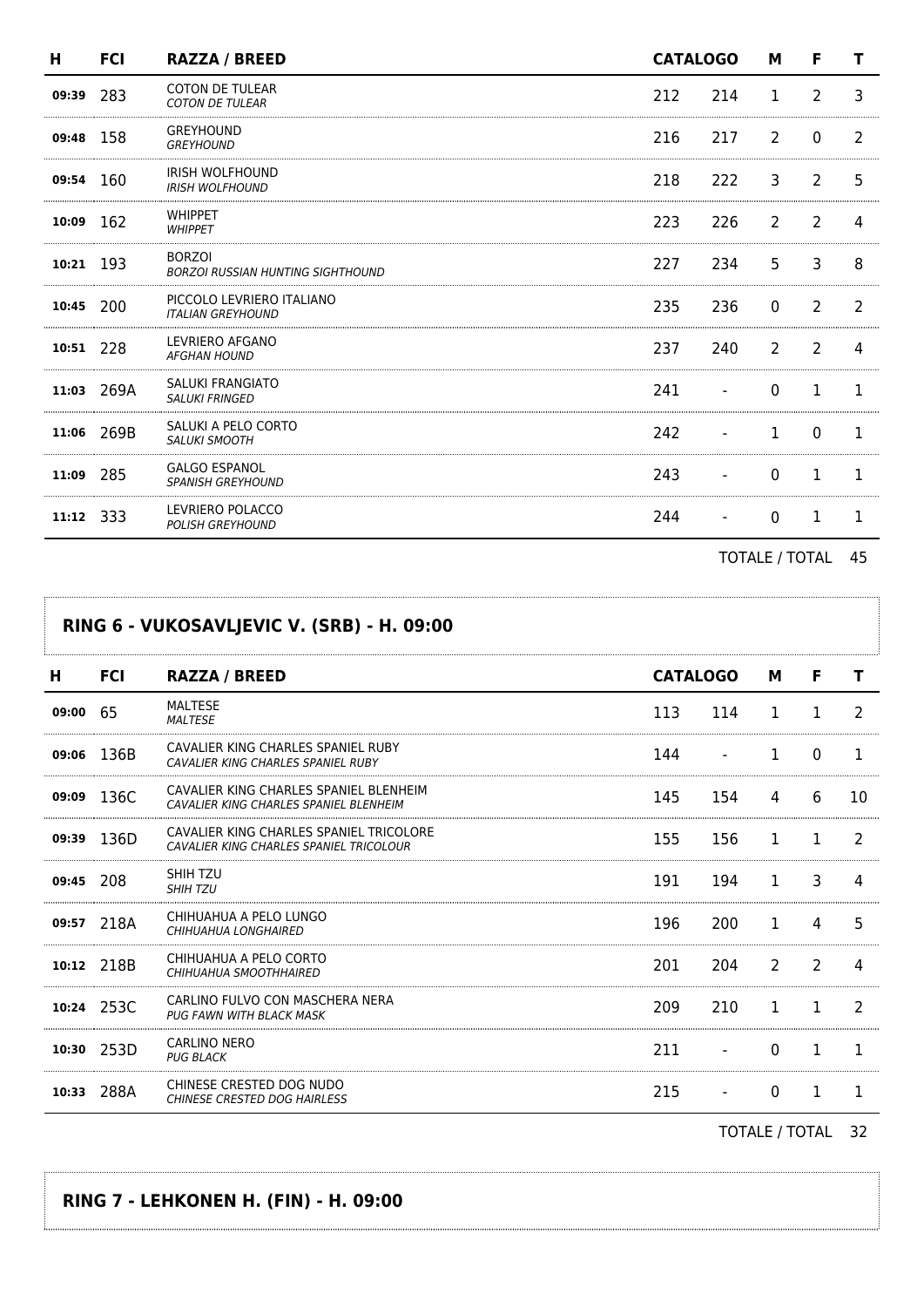| н           | <b>FCI</b> | <b>RAZZA / BREED</b>                                                                                                                       | <b>CATALOGO</b> |     | м              | F             |    |
|-------------|------------|--------------------------------------------------------------------------------------------------------------------------------------------|-----------------|-----|----------------|---------------|----|
| 09:00       | 101A       | <b>BOULEDOGUE FRANCESE BRINGEE</b><br>FRENCH BULLDOG (BRINGEE) UNIFORMLY FAWN, BRINDLED OR NOT, WITH LIMITED<br>WHITE                      | 122             | 135 | 9              | 5             | 14 |
| 09:42 101B  |            | BOULEDOGUE FRANCESE BIANCO E BRINGEE (CAILLE)<br>FRENCH BULLDOG (CAILLE) FAWN, BRINDLED OR NOT, WITH MEDIUM OR<br><b>PREDOMINANT WHITE</b> | 136             | 143 | 4              | 4             | 8  |
| 10:06 140   |            | <b>BOSTON TERRIER</b><br><b>BOSTON TERRIER</b>                                                                                             | 157             | 169 | 3              | 10            | 13 |
| 10:45       | 172A1      | BARBONI GRANDE MOLE BIANCO<br>POODLE STANDARD WHITE                                                                                        | 170             | 171 | $\overline{2}$ | $\Omega$      | 2  |
| 10:51 172A2 |            | <b>BARBONI GRANDE MOLE NERO</b><br>POODLE STANDARD BLACK                                                                                   | 172             |     | $\Omega$       | 1             | 1. |
| 10:54 172A6 |            | BARBONI GRANDE MOLE ROSSO FULVO<br>POODLE STANDARD RED FAWN                                                                                | 173             |     | $\Omega$       | 1             | 1. |
| 10:57       | 172B2      | BARBONI MEDIA MOLE NERO<br>POODLE MEDIUM BLACK                                                                                             | 174             | 176 | 1.             | $\mathcal{P}$ | 3  |
| 11:06 172C3 |            | <b>BARBONI NANO MARRONE</b><br><b>POODLE MINIATURE BROWN</b>                                                                               | 177             |     | $\Omega$       | 1             | 1. |
| 11:09       | 172C5      | BARBONI NANO ALBICOCCA<br><b>POODLE MINIATURE APRICOT</b>                                                                                  | 178             | 179 | $\Omega$       | 2             | 2  |
| 11:15       | 172C6      | BARBONI NANO ROSSO FULVO<br>POODLE MINIATURE RED FAWN                                                                                      | 180             | 181 | 1              | 1             | 2  |
| 11:21 172D  |            | <b>BARBONI TOY</b><br>POODLE - TOY                                                                                                         | 182             | 189 | 4              | 4             | 8  |

TOTALE / TOTAL 55

| <b>RING 8 - OLIVEIRA R. (PRT) - H. 09:00</b> |            |                                                                                          |    |                 |                |    |    |  |  |
|----------------------------------------------|------------|------------------------------------------------------------------------------------------|----|-----------------|----------------|----|----|--|--|
| н                                            | <b>FCI</b> | <b>RAZZA / BREED</b>                                                                     |    | <b>CATALOGO</b> | М              | F  | т  |  |  |
| 09:00                                        | 5A         | COCKER SPANIEL INGLESE TUTTI I COLORI SOLIDI<br>ENGLISH COCKER SPANIEL ALL SOLID COLOURS | 48 | 51              | 2              | 2  |    |  |  |
| 09:12                                        | 5B         | COCKER SPANIEL INGLESE ALTRI COLORI<br>ENGLISH COCKER SPANIEL ANY OTHER COLOURS          | 52 | 59              | 5              | 3  | 8  |  |  |
| 09:36 37A                                    |            | CAO DE AGUA PELO LUNGO E ONDULATO<br>PORTUGUESE WATER DOG LONG AND WAVY                  | 60 |                 | $\Omega$       | 1  | T. |  |  |
| 09:39 37B                                    |            | CAO DE AGUA A PELO CORTO E RICCIO<br>PORTUGUESE WATER DOG SHORTER AND CURLY              | 61 |                 | 1              | 0  |    |  |  |
| 09:42                                        | 109        | <b>CLUMBER SPANIEL</b><br><b>CLUMBER SPANIEL</b>                                         | 62 |                 | 1              | 0  | 1  |  |  |
| 09:45                                        | 111        | <b>GOLDEN RETRIEVER</b><br><b>GOLDEN RETRIEVER</b>                                       | 63 | 76              | $\overline{7}$ | 7  | 14 |  |  |
| 10:27 121                                    |            | <b>FLAT COATED RETRIEVER</b><br><b>FLAT COATED RETRIEVER</b>                             | 77 |                 | $\Omega$       | 1. |    |  |  |
| 10:30                                        | 122        | <b>LABRADOR RETRIEVER</b><br><b>LABRADOR RETRIEVER</b>                                   | 78 | 92              | 10             | 5  | 15 |  |  |
| 11:15                                        | 126        | WELSH SPRINGER SPANIEL<br>WELSH SPRINGER SPANIEL                                         | 93 | 94              | 1              | 1  | 2  |  |  |
|                                              | 11:21 167A | COCKER AMERICANO NERO<br>AMERICAN COCKER SPANIEL BLACK                                   | 95 | 96              | 1              | 1  | 2  |  |  |
| 11:27                                        | 167C       | COCKER AMERICANO PARTICOLOR<br>AMERICAN COCKER SPANIEL PARTICOLOR                        | 97 | 98              | 1              | 1  | 2  |  |  |
| 11:33                                        | 298        | LAGOTTO ROMAGNOLO<br><b>ROMAGNA WATER DOG</b>                                            | 99 | 111             | 7              | 6  | 13 |  |  |

 $, \ldots$